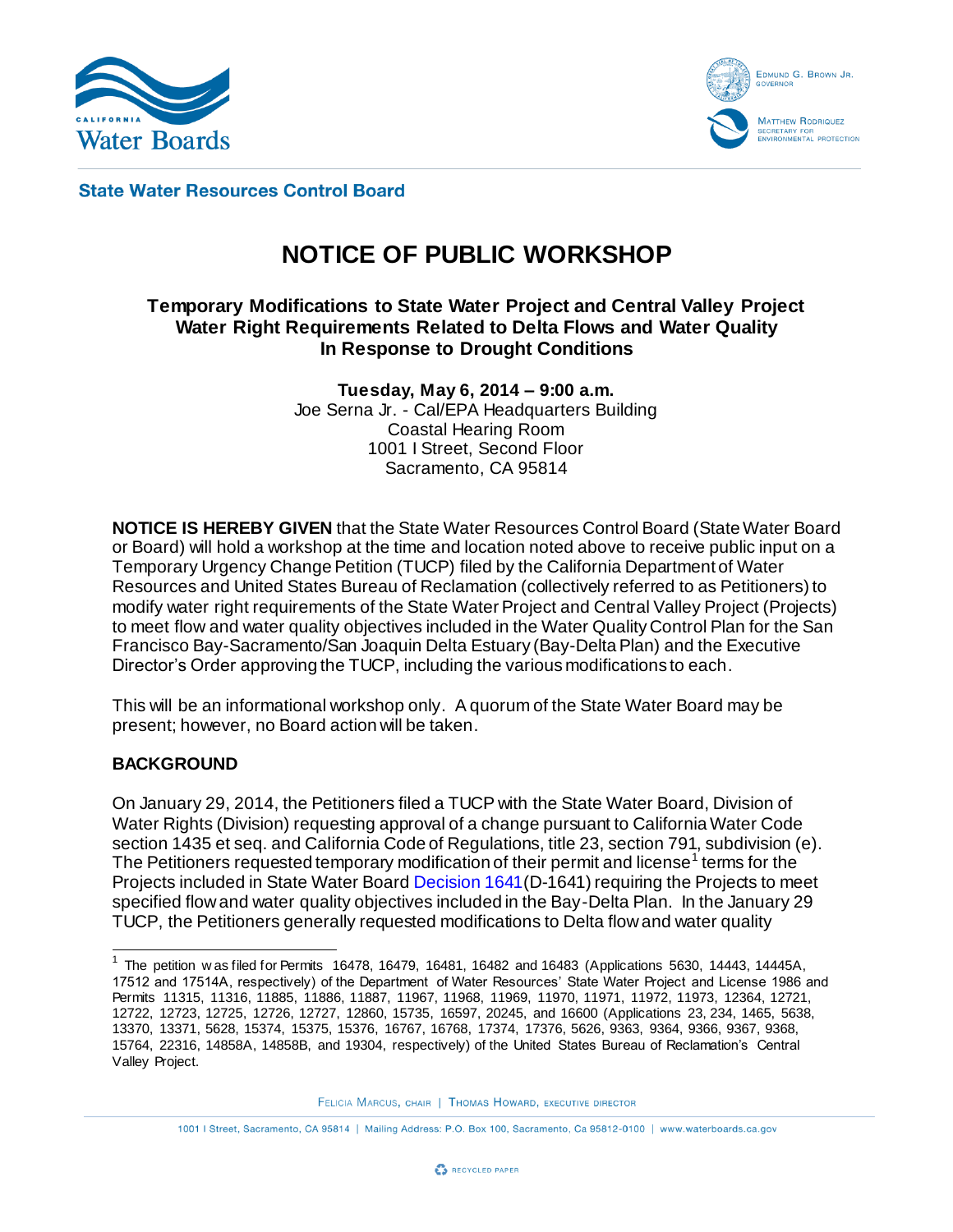requirements during the season to address critically dry conditions associated with California's ongoing drought, with a specific request to modify Delta Outflows and Exports during February and Delta Cross Channel Gate Closure requirements through May 20.

The State Water Board's Executive Director conditionally approved the January 29, 2014 TUCP on January 31, 2014, and indicated that further modifications to the Order may be made based on public input or changed circumstances. As the result of changed circumstances and subsequent requests from the Petitioners, the Executive Director modified the TUCP Order on February 7, February 28, March 18, April 9, April 11, and April 18, 2014, to extend and change the conditions of the Order. The April 9, April 11, and April 18 modifications addressed some of the proposed changes included in the Petitioners[' April 8, 2014 Drought Operations Plan](http://ca.gov/drought/pdf/2014-operations-plan.pdf) (DOP) needed through April. The DOP was developed in consultation with the Real-Time Drought Operations Management Team (RTDOMT) established to coordinate Project operations pursuant to the Order, and lays out the Petitioners' proposed range of coordinated operations from April through mid-November. The DOP also identifies proposed changes to the TUCP Order and various Endangered Species Act requirements.

The State Water Board's Executive Director intends to issue an order on or about May 1, 2014, addressing other changes included in the DOP not addressed in the above modifications, as well as objections and protests to the Order received to date. The Order is also planned to be responsive to the issues raised in the petitions for reconsideration that have been received. Those who have filed petitions for reconsideration on past versions of the Order are asked to notify the Board in writing whether the issues raised in their petitions for reconsideration have been resolved based on the updated Order, or if their petitions still should be considered pending.

Additional information concerning the TUCP can be found on the State Water Board's website at: [http://www.waterboards.ca.gov/waterrights/water\\_issues/programs/drought/tucp.shtml](http://www.waterboards.ca.gov/waterrights/water_issues/programs/drought/tucp.shtml) Additional information concerning the State Water Board's drought activities can be found on the State Water Board's website at:

[http://www.waterboards.ca.gov/waterrights/water\\_issues/programs/drought/index.shtml](http://www.waterboards.ca.gov/waterrights/water_issues/programs/drought/index.shtml).

# **MATTERS FOR DISCUSSION**

At the workshop, the State Water Board will receive public input on the Executive Director's upcoming Order and any changes that should be made to it, including whether the Order adequately addresses issues raised in previously submitted objections and petitions for reconsideration.

The State Water Board exercises continuing supervision over temporary urgency change orders and may modify or revoke temporary urgency change orders at any time. The public will have an opportunity to provide input on: 1) the urgent need for the changes; 2) whether the changes may be made without injury to any other lawful user of water; 3) whether the changes may be made without unreasonable effect upon fish, wildlife, or other instream beneficial uses; and 4) whether the changes are in the public interest. The Board will also seek feedback and suggested modifications to the Order to better protect the public interest, health and safety, and beneficial uses of water and prevent the waste and unreasonable use of water.

Following the workshop, the State Water Board may reconsider the Order on its own motion based on information received at the workshop or in response to petitions for reconsideration.